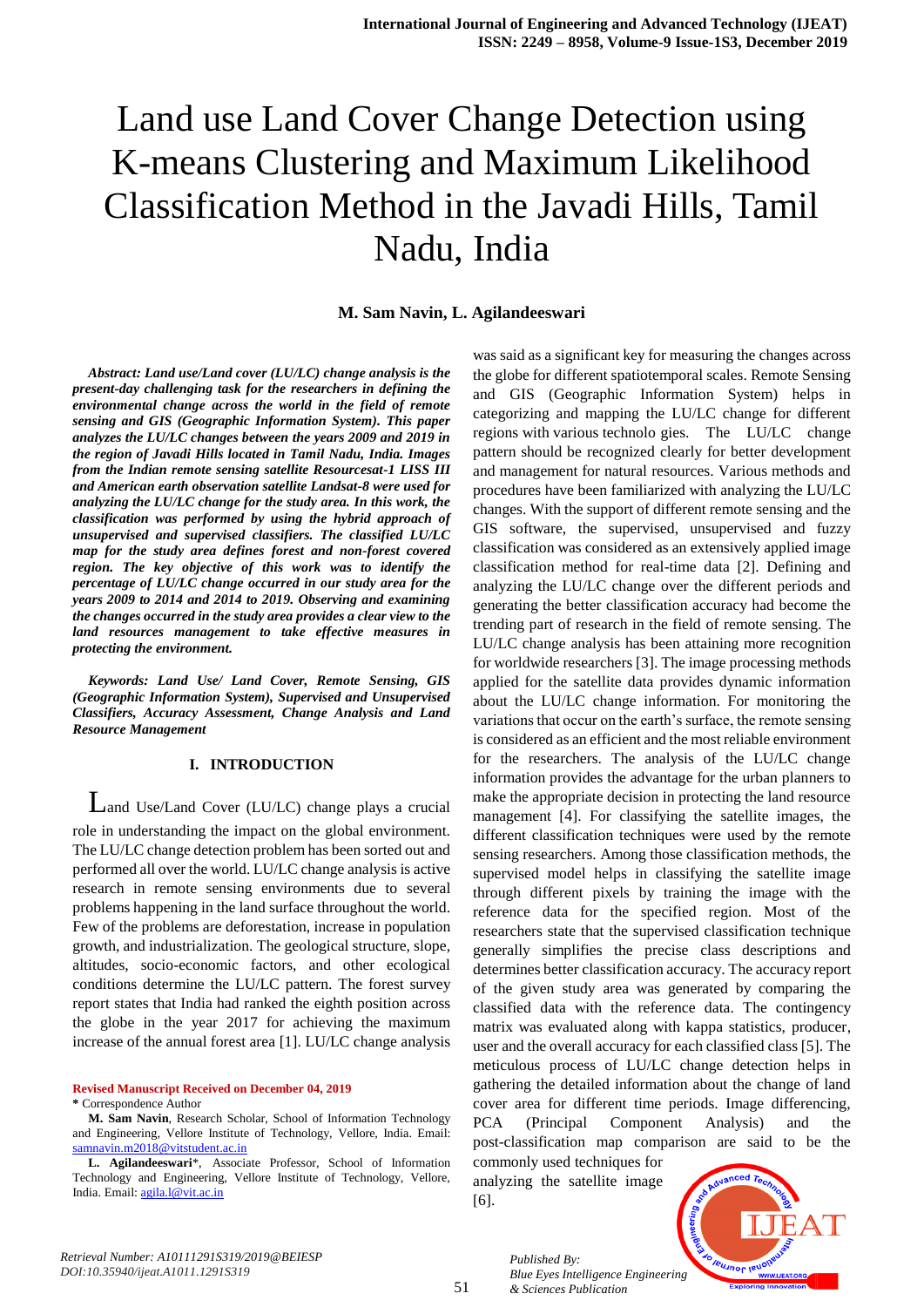## **Land use Land Cover Change Detection using K-means Clustering and Maximum Likelihood Classification Method in the Javadi Hills, Tamil Nadu, India**

In the field of remote sensing, the LU/LC classes are classified and the LU/LC change was analyzed by using the classified map of different time periods. The investigation of both spatial and temporal LU/LC changes helps in processing and managing the natural resources [7]. For monitoring the natural resources and for mapping the forest cover area the satellite data were used across the world. For observing the large areas, the satellite data were acquired, and it helps in identifying the LU/LC change for the specific region for different periods [8].



## **Fig. 1.LU/LC Change Detection Analysis Workflow for the Javadi Hills**

The main objective of this paper was to analyze LU/LC changes between the years 2009 and 2019 in the region of Javadi Hills. Fig. 1 describes the flow of LU/LC change detection analysis for our study area. However, the LU/LC change detection analysis in the Javadi hills located in the Tiruvannamalai district has not been clearly studied and demonstrated over many years. Tiruvannamalai district has earned major importance over the forest cover areas. The main focus of this paper was to assist the land resource management to take the essential steps over the forest growth and to resist external source from the deforestation.

# **II. MATERIALS AND METHODS**

## **A. Study Area**

The present study area was focused in the region of Javadi Hills, Bheemakulam, located in the area of the Eastern Ghats which falls across the region of Tiruvannamalai district, Tamil Nadu, India. The determined portion of the entire district is sheltered with the forest cover where the study area is located near to the Alangayam reserved forest. The Javadi hills lie between the coordinates of between 78°48'22.63" E to 78°51'05.51" E longitude and 12°33'48.70" N to 12°36'12.90" N latitude. The thematic representation of our study area is shown in Fig. 2. A Javadi hill is positioned at an altitude averaging among 3,600–3,800 feet (1100 to 1500 m).

*Retrieval Number: A10111291S319/2019@BEIESP DOI:10.35940/ijeat.A1011.1291S319*

The tress in this hilly region produces a variety of forest products and has many homeopathic and fruit-bearing trees. Some of them are castor oil plant, millettia pinnata, smilax regelii etc.



**Fig. 2.Location of the Study Area – Javadi Hills**

# **B. Data Acquisition**

The data for this study area covers the LISS-III multispectral images, captured on 19th October 2009, 07th April 2019 and the Landsat 8 OLI- TIRS image captured on 23rd April 2019. Table I displays the characteristics and source of the satellite images. The national and state-level statistics of the forest cover maps are collected from the forest survey of India. Google earth images are used as the reference for the satellite images.

| <b>Images</b>                                                           |              |                                              |                                            |                                                                       |
|-------------------------------------------------------------------------|--------------|----------------------------------------------|--------------------------------------------|-----------------------------------------------------------------------|
| Geospatia<br>l Input<br>Data                                            | Path/<br>row | <b>Resolutio</b><br>$\mathbf{n}(\mathbf{m})$ | <b>Date</b>                                | Source                                                                |
| Indian<br>remote<br>sensing<br>satellite<br>Resources<br>at-1 LISS<br>Ш | 101/<br>064  | 23.5                                         | 19<br>October<br>2009,<br>20 April<br>2014 | Bhuvan Indian<br>Geo-Platform of<br><b>ISRO</b><br>www.bhuvan.co<br>m |
| American<br>earth<br>observatio<br>n satellite<br>Landsat-8             | 143/<br>51   | 30                                           | 23 April<br>2019                           | U.S. Geological<br>Survey<br>https://earthexplo<br>rer.usgs.gov/      |



52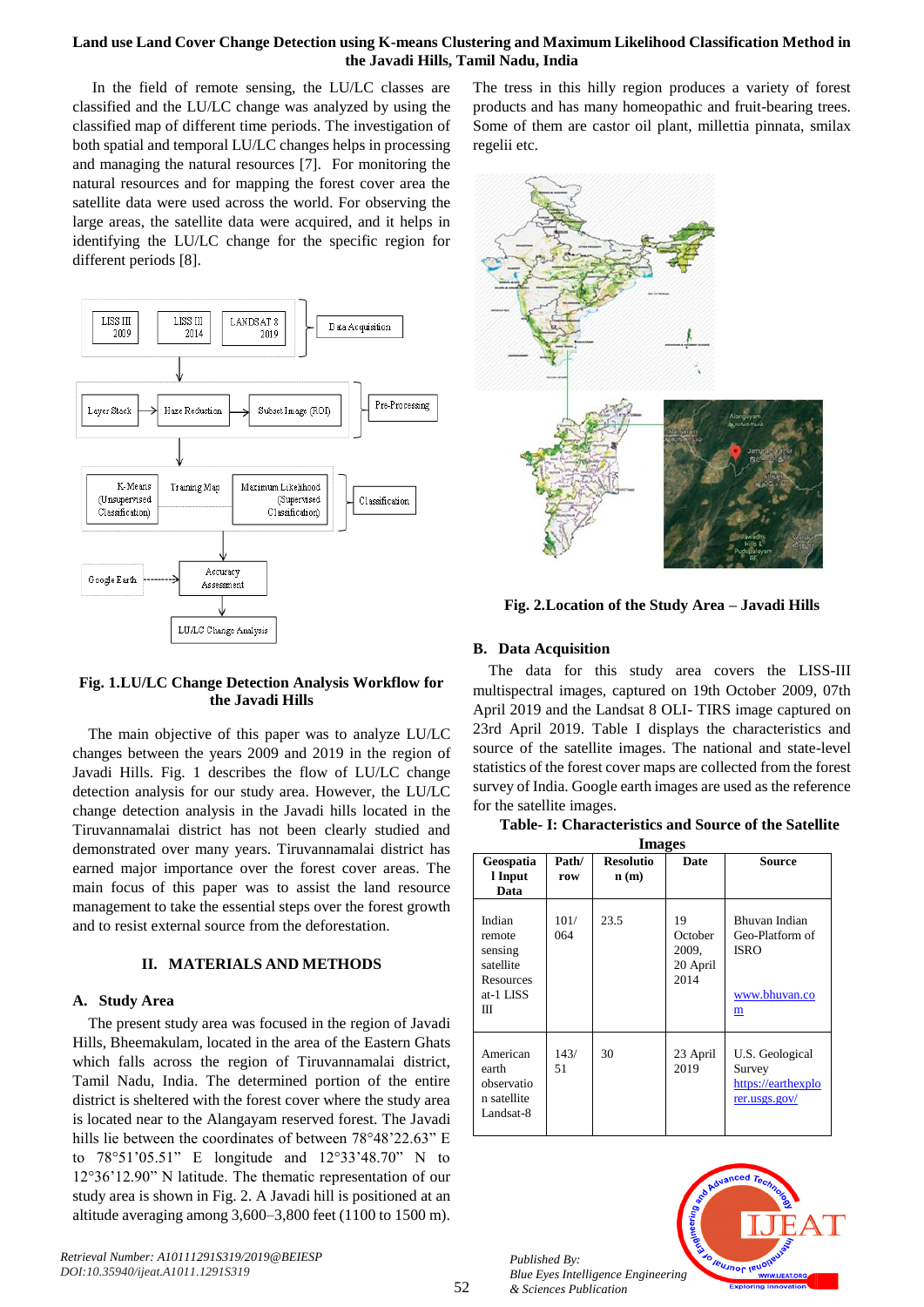#### **C. Satellite Image Pre-processing and Classification**

Pre-processing of the acquired satellite images is considered as an essential procedure before classification. Layer stacking is used for combining all the required bands of the satellite image into multispectral image. The haze reduction method is used for removing the atmospheric effects on the satellite images. The pre-processing of satellite images helps in removing the noise and other cloud effects. The region of interest (ROI) is acquired from the pre-processed images and then processed for further analysis **[4]**. In this paper we used layer stacking, atmospheric and radiometric correction for improving the quality and visibility of the satellite images. LU/LC classification was performed for the given study area after pre-processing. The ROI image was selected from the satellite data and processed for classification. For extracting the thematic information from the satellite image, the image classification was performed. The supervised and unsupervised classification technique was performed for classifying the pre-processed satellite images. The hybrid approach helps in attaining better accuracy. We used K-means unsupervised classification method along with supervised maximum likelihood classification to classify the pre-processed satellite images for our study area.

**Table- II: LU/LC Classes and their Descriptions for Javadi Hills**

| <b>LU/LC Class</b> | <b>Description</b>                                                     |  |  |
|--------------------|------------------------------------------------------------------------|--|--|
| Forest             | Area covered with tress, bushes and other<br>variety of shrubs.        |  |  |
| Non-Forest         | It contains agricultural fields, vegetation and<br>other barren lands. |  |  |

Among different supervised classifiers, the maximum likelihood classification was considered as the well-known technique which had been used extensively for classifying the pre-processed satellite image. The maximum likelihood classifier determines each pixel of the satellite image should belong to the specific class for conquering the thematic information. The maximum likelihood classifier or Bayesian decision rule assumes the statistics for each LU/LC class in the acquired satellite images are normally distributed, and it helps in calculating the probability that the each pixel belongs to some specific LU/LC class. [9] – [12]. K-Means was the well-known unsupervised classification method that helps in minimizing the squared error function and solves the cluster problems. K- Means was the fast and robust method that gives the finest result when the data gets separated or distributed from each other [13] [14].



**Fig. 3.Land Use/ Land Cover Map – 2009**



**Fig. 4.Land Use/ Land Cover Map – 2014**



**Fig. 5.Land Use/ Land Cover Map – 2019**

The multispectral image for the given study area was classified as forest and non-forest cover region and it was shown in Table II. By using the result of the unsupervised K-means method, the supervised maximum likelihood classification was trained and processed. The classification results were shown in Fig. 3, 4 and 5. The result produces better classification accuracy by using this hybrid approach. The key idea of this paper was to identify the forest and non-forest cover region of our study area.



*Retrieval Number: A10111291S319/2019@BEIESP DOI:10.35940/ijeat.A1011.1291S319*

*Published By:*

*& Sciences Publication*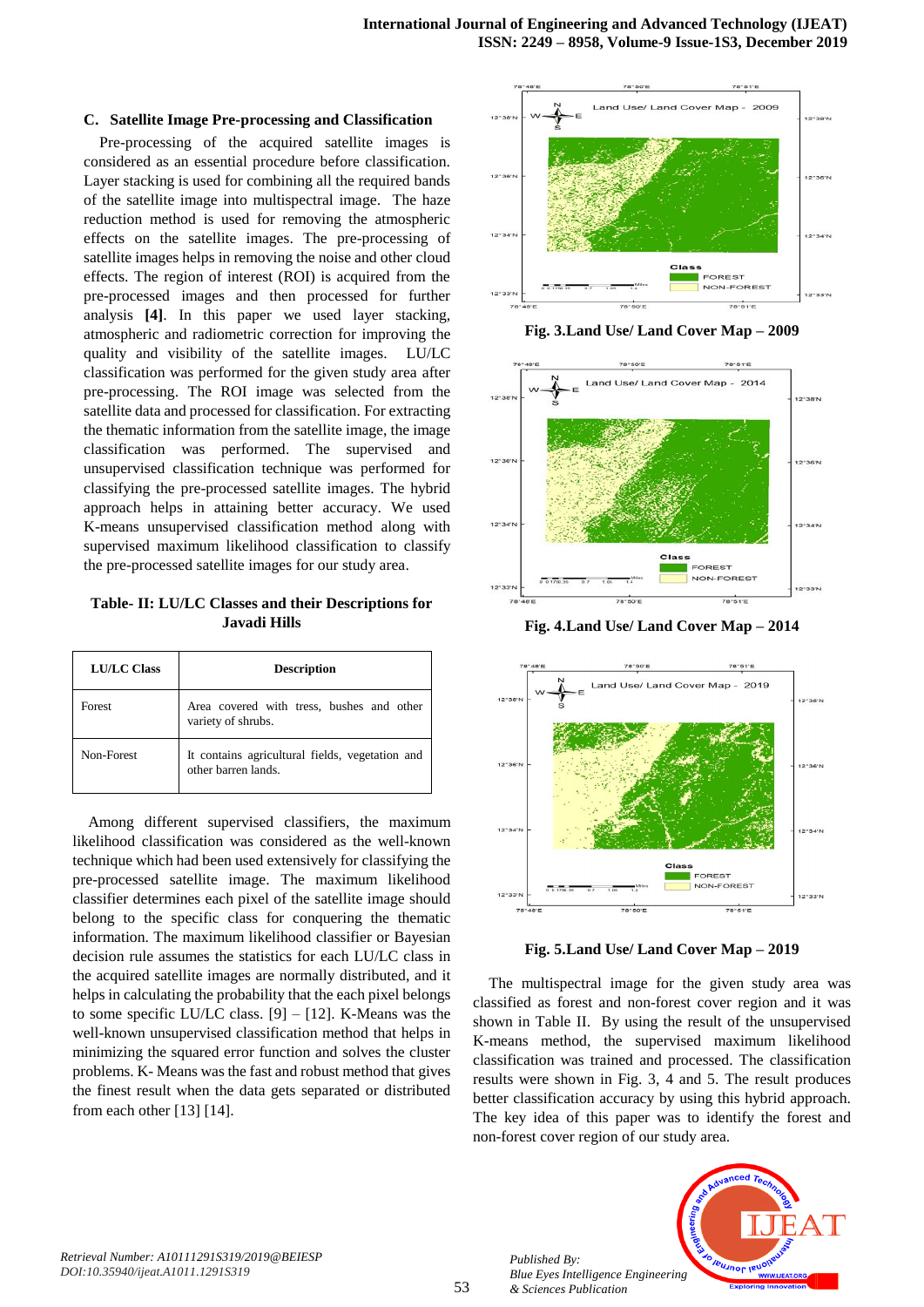## **Land use Land Cover Change Detection using K-means Clustering and Maximum Likelihood Classification Method in the Javadi Hills, Tamil Nadu, India**

#### **III. RESULT AND DISCUSSION**

**Table- IV: LU/LC CHANGE (2009 – 2014)**

This work involved the analysis of LU/LC changes that occurred in the Javadi Hills during 2009, 2014 and 2019. Experimentation was conducted on satellite images for 2009, 2014 and 2019 for analyzing the LU/LC changes in the forest and non-forest covered regions of Javadi Hills. All experiments were conducted using RStudio and geospatial processing software like ArcGIS and Google Earth Engine on Intel Xeon processor 2.90 GHz CPU along with 128 GB RAM in Windows 10 (64 bit) environment.

## **A. Accuracy Assessment**

An accuracy assessment should be done for the better recognition of the classified images. The accuracy was calculated by comparing the classification results with the reference data [15] - [18]. The hybrid approach of K- Means and Maximum Likelihood Classification method was performed in this work and the 256 random sampling points were collected for each identified LU/LC class to assess the accuracy. The reference points obtained were observed with the Google earth images which were acquired for the consistent periods of 19th October 2009, 20th April 2014 and 23rd April 2019. The confidence of the result was determined by the accuracy assessment. The user, producer and overall accuracy report are generated along with the result of kappa statistics. The accuracy assessment of the classified satellite images for the year 2009, 2014 and 2019 are presented in Table III. For each class, the overall accuracy was attained and they were as follows: 95.70% for the year 2009, 91.02% for the year 2014 and 96.48% for the year 2019. The kappa statics was obtained and the values are as follows: 0.8982 for the year 2009, 0.8014 for the year 2014 and 0.9196 for the year 2019. The accuracy results demonstrate the good sign-in of the classified image concerning the Google earth image.

**Table- III: Accuracy Assessment of the classified images for the year 2009, 2014 and 2019**

| LU<br>LC         | 2009          |           | 2014      |           | 2019      |           |
|------------------|---------------|-----------|-----------|-----------|-----------|-----------|
| <b>Class</b>     | $U\!A$<br>(%) | PA<br>(%) | UA<br>(%) | PA<br>(%) | UA<br>(%) | PA<br>(%) |
| F                | 96.11         | 97.74     | 93.98     | 92.31     | 98.83     | 96.02     |
| NF               | 94.74         | 91.14     | 85.56     | 88.51     | 91.76     | 97.50     |
| <b>OA</b><br>(%) | 95.70         |           | 91.02     |           | 96.48     |           |
| <b>KS</b>        | 0.8982        |           | 0.8014    |           | 0.9196    |           |

*F – Forest, NF – Non-Forest, OA – Overall Accuracy, KS- Kappa Statistics, UA-User Accuracy, PA- Producer Accuracy*

#### **B. LU/LC Change Analysis**

Due to the expansion of the human population and the industrial growth and other anthropogenic drivers, the LU/LC change was recognized as a critical part of research in the field of remote sensing [19] [20].

*Retrieval Number: A10111291S319/2019@BEIESP DOI:10.35940/ijeat.A1011.1291S319*

| LU/LC CHANGE             | Area (ha)  | Percentage $(\% )$ |
|--------------------------|------------|--------------------|
| Forest – Forest          | 1902.07462 | 62%                |
| Forest -- Non-Forest     | 377.457415 | 12%                |
| Non-Forest - Forest      | 122.215699 | 4%                 |
| Non-Forest -- Non-Forest | 662.989017 | 22%                |

Over the many years, the land cover of the Javadi hills especially in forest had been used more significantly. Since, there is a need for information about the recent LU/LC changes that occurred in forest-covered areas of the Javadi hills, this work helps in providing the information to the land resource management to take necessary actions to prevent land resources in the future. LU/LC change analysis for the year 2009 to 2014 and 2014 to 2019 was performed and the results are presented in Tables IV and V.

**Table- V: LU/LC CHANGE (2014 – 2019)**

| <b>LU/LC CHANGE</b>      | Area (ha)   | Percentage $(\% )$ |
|--------------------------|-------------|--------------------|
| Forest – Forest          | 1645.643073 | 54 %               |
| Forest -- Non-Forest     | 371.576298  | 12%                |
| Non-Forest - Forest      | 180.061045  | 6%                 |
| Non-Forest -- Non-Forest | 848.630794  | 28 %               |



**Fig. 6.LU/LC Change Map (2009 – 2014)**



*Published By:*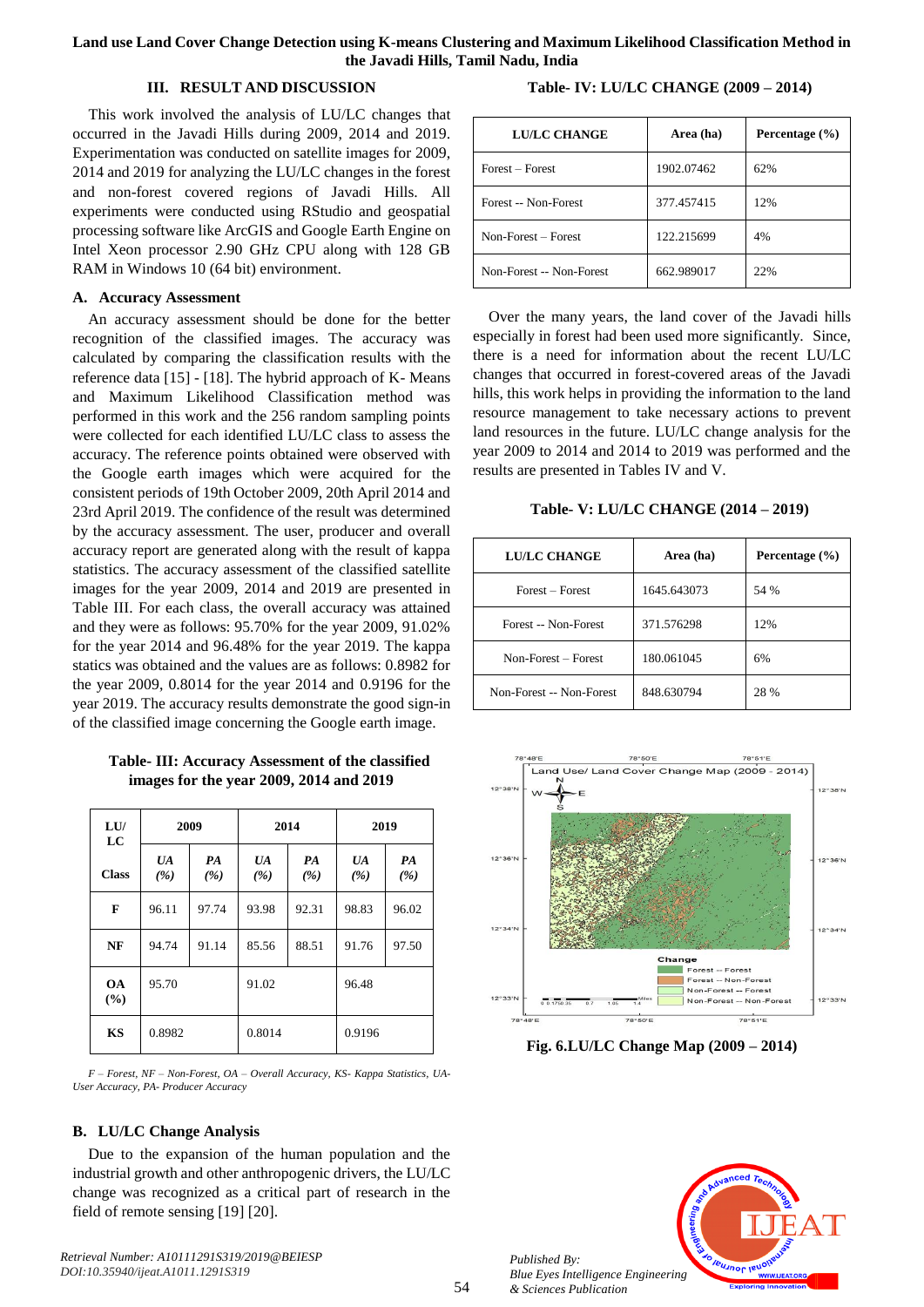

**Fig. 7.LU/LC Change Map (2009 – 2014)**

The study area was categorized as forest and non-forest cover region. From 2009 to 2014, 377.457415 ha of forest cover were converted to non-forest cover, 122.215699 ha of non-forest were converted to forest cover, 1902.07462 ha of forest cover and 662.989017 ha of non-forest cover remains under same LU/LC categories. From 2014 to 2019, 371.576298 ha of forest cover were converted to non-forest cover, 180.061045 ha of non-forest were converted to forest cover, 1645.643073 ha of forest cover and 848.630794 ha of non-forest cover remains under same LU/LC categories. The LU/LC change map for the different periods of 2009 to 2014 and 2014 to 2019 are shown in Fig. 6 and 7.



**Fig. 8.Comparison of LU/LC Change from 2009 - 2014**

The main goal of this work was to identify the percentage of LU/LC change that happened in the given study area. The result of this study shows that, for the year 2009 to 2014, 12% of forest cover was changed to non-forest cover, 4% of the non-forest cover was changed to forest cover, and 62% of forest cover and 22% of non-forest cover remains same as before. For the year 2014 to 2019, 6% of the non-forest cover is changed to forest cover, 54% of forest cover and 28% of non-forest cover remains the same as before and 12% of forest cover is changed to non-forest cover. The comparison chart is shown in Fig. 8 and 9.



**Fig. 9. Comparison of LU/LC Change from 2014 – 2019**

## **IV. CONCLUSION**

LU/LC change reveals the major activities of humans on the environment and the natural resources. The satellite data for the years 2009, 2014 and 2019 had been pre-processed and classified into the forest and non-forest covered region. This work provides the advantage of using the hybrid classification technique of supervised and non-supervised classifiers which provides the enhanced accuracy results and hence helps in the further process of LU/LC change analysis for our study area. The utmost aim of this work was to identify the significant amount of LU/LC change that had been happened in the given study area for different five years span of 2009 to 2014 and 2014 to 2019. Apart from forest to forest and non-forest to non-forest, the results show that 12% of area has been changed from forest to non-forest for both the periods (2009 to 2014 and 2014 to 2019) and 4% of area had been changed from non-forest to forests for the year 2009 to 2014 and 6% of area had been changed from non-forest to forests for the year 2014 to 2019. The major changes that occurred in the study area help the decision-makers and other urban planners to make necessary actions over land resource management. This work provides the analysis that the deforestation is the main cause and it should be controlled and the government should make awareness to every human about the importance of having forest cover areas in the hilly region. This work on LU/LC change analysis in the Javadi hills was performed to initiate further researchers in finding the LU/LC change prediction for our study area.

#### **ACKNOWLEDGMENT**

Authors thank the United States Geological Survey (USGS) for providing Landsat 8 data, Bhuvan Indian Geo-Platform of Indian Space Research Organisation (ISRO) for providing the LISS - III data, and Google developers for providing the Google Earth Engine data. We are thankful to Vellore Institute of Technology (VIT) for providing the VIT SEED GRANT for carrying out this work and CDMM (Centre for Disaster Mitigation and Management),VIT for providing the good lab facility.



*Retrieval Number: A10111291S319/2019@BEIESP DOI:10.35940/ijeat.A1011.1291S319*

*Published By:*

*& Sciences Publication*